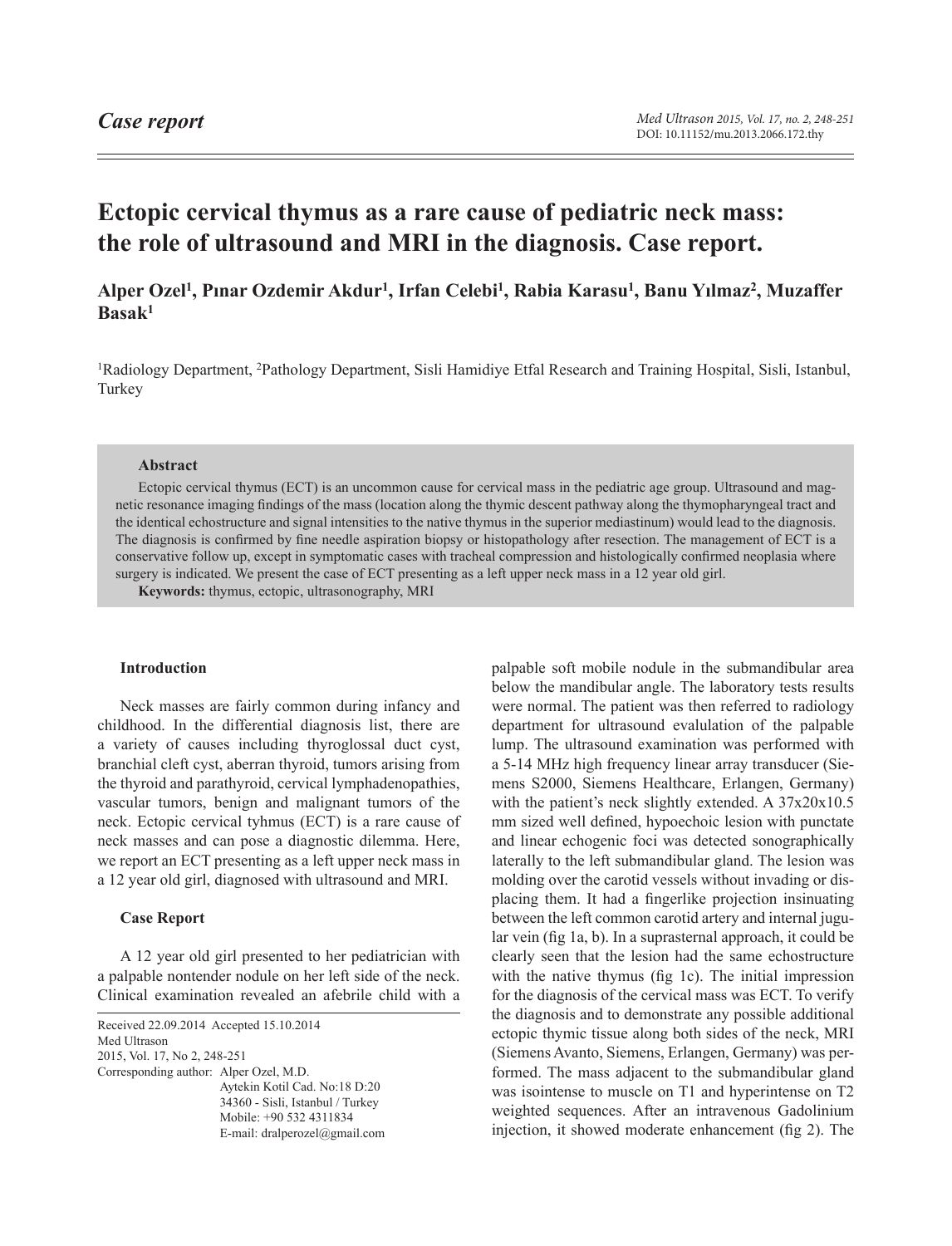## Med Ultrason 2015; 17(2): 248-251 249



**Fig 1.** a) Left transverse sonogram of the neck. A hypoechoic heterogenous lesion with punctate echogenic foci and hyperechoic linear striation is seen laterally to the submandibular gland; b) color Doppler examination of the mass. The mass, which is almost avascular, is insinuating between the carotid artery and internal jugular vein. There is no mass effect on the vascular structures; c) transverse caudal suprasternal sonographic approach showing the native thymic tissue in the superior mediastinum.



**Fig 2.** a) T1 weighted axial MR image demonstrates a well defined isointense mass (marked with white \*) to muscle between left submandibular gland and major vascular structures; b) T2 weighted axial MR image demonstrates a well defined hyperintense mass (marked with white \*) with fingerlike projection insinuating between left common carotid artery and internal jugular vein; c) Axial post Gadolinium T1 weighted image demonstrates moderate enhancement of the mass; d) Axial T1 weighted image at the level of superior mediastinum demonstrates native thymic tissue (delineated with white arrows) with signal intensity identical to ECT.

signal intensity characteristic and enhancement after contrast was the same with the native thymus in the superior mediastinum.

The fine needle aspiration biopsy (FNAB) performed under ultrasound guidance with 27 gauge needle demonstrated groups of small lymphocytes. Ectopic cervical thymus was diagnosed in accordance with the imaging and cytopathological findings. There was no complication after the FNAB. The decision for follow up was considered.

## **Discussions**

ECT results from migrational defects during thymic embryogenesis. The thymus is a paired organ that is recognizable early in the 6th week of fetal life. The thymus is embryologically derived from the ventral wings of the third pharyngeal pouch on each side. During the eighth week, each thymic primordium elongates caudally and medially and forms the thymopharyngeal duct. As the primordial thymus descents into its ultimate position into the anterior superior mediastinum, the upper end of the thymus is drawn out and eventually disappears. The remaining endodermal epithelium degenerates into the concentric thymic corpuscules of Hassall. By the third embryological month, the thymus develops a cortex and a medulla [1,2]. Ectopic thymic tissue can be found anywhere along the thymopharyngeal duct.

ECT has been described infrequently in pediatric literature. The theories explaining the ECT include hyperplasia of undescendent or sequestrated thymic remnants and persistance of thymopharyngeal duct. It can present clinically as a cervical mass that can be solid, cystic or mixed. It is believed that cystic ECT occurs as a result of cystic degeneration of Hassall's corpuscles or a glandular duct epithelium in cervical thymic remnants [2,3].

ECT is an an uncommon cause of pediatric neck mass and usually detected incidentally. However, the prevalence of ECT with the clinically occult cases is higher than as thought according to a study reporting the occurrence of ECT in 21% to 31% of children at autopsy [4]. The differential diagnosis of a neck mass in the pediat-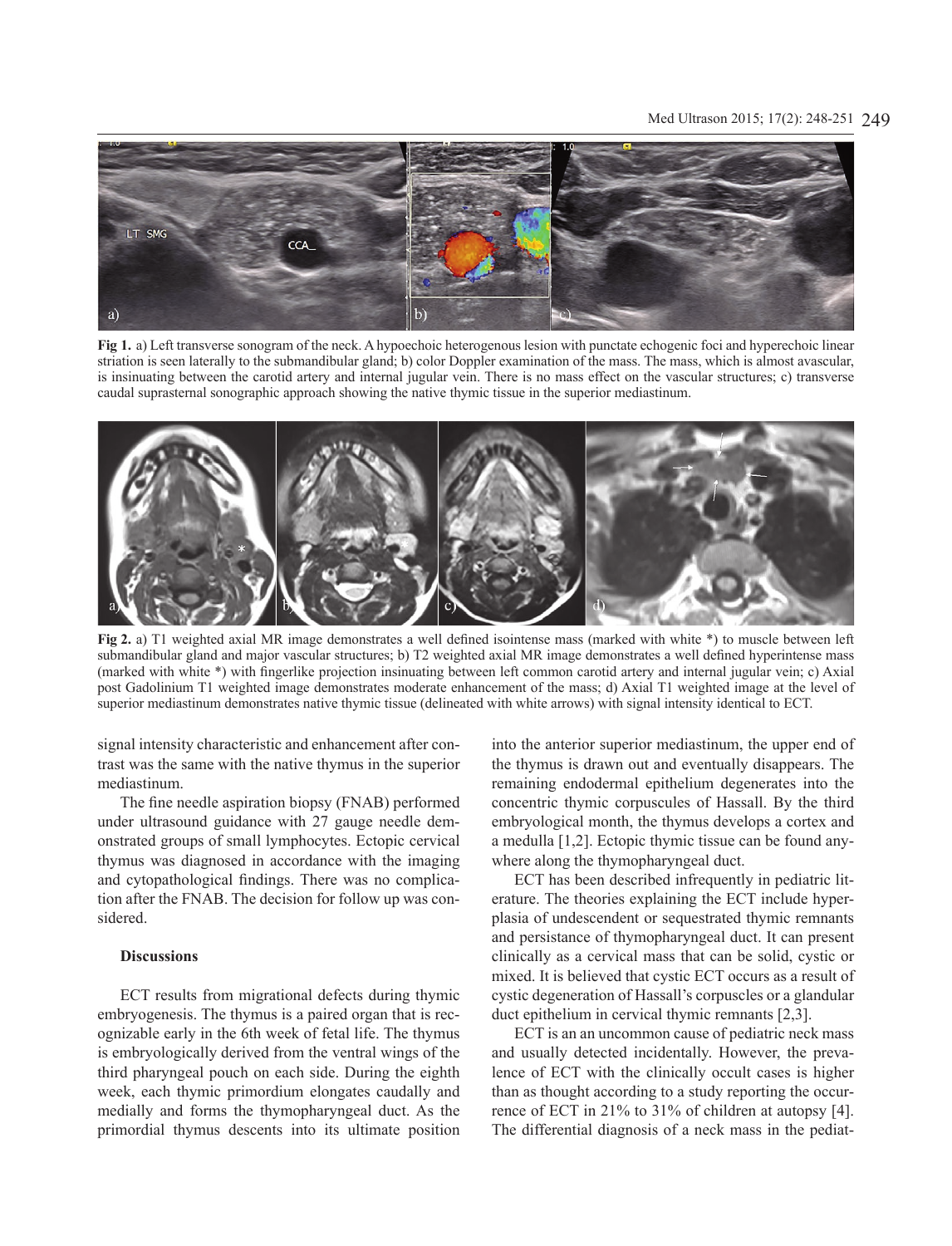ric age group is extensive and includes more common causes such as thyroglossal duct cyst, branchial cleft cyst, sternocleidomastoid fibroma, tumors arising from thyroid and parathyroid, cervical lymphadenopaties, vascular tumors, benign and malignant tumors [5].

Ultrasound is the most direct and practical modality for the diagnosis of ECT. The increased resolution with the improvement of transducer technology, lack of ionizing radiation and the relatively short examination time makes ultrasound as the initial advantageous modality in imaging of the neck of the pediatric population. Familiarity with the ultrasound appearance is useful in the diagnosis of ECT and preventing unnecessary surgeries [6,7]. Sonographic appearance of the normal thymus is described as a well defined homogenous, hypoechoic mass with multiple echogenic structures and internal echogenicities [8-13]. In an ultrasound-pathology correlation study of intrathyroid anatomy, the echogenic linear structures within the thymus represent connective tissue septa and blood vessels in the septa [9]. This characteristic echostructure of a cervical mass is a clue to the diagnosis of ECT.

MRI with its superior soft tissue contrast provides significant information about the nature of the cervical mass. On MRI, ectopic thymus is homogenous, isointense, or slightly hyperintense compared with muscle on T1 weighted images, and hyperintense on T2 weighted images. The signal intensities of ECT is strikingly similar to these of the normal located thymus. MRI has been shown to be an excellent modality in the visualization of any remaining thymic tissue between the predominant ectopic thymus and mediastinal thymus anywhere along the thymopharyngeal duct [14]. The morphological features of ECT are common on US and MRI. These masses often have an angulated configuration and mould over adjacent structures without invading and displacing them.

In the literature, in nearly all children with ECT, the lesion was diagnosed with excision. In recent literature however, there has been a diagnostic algorithm shift from surgery or biopsy to radiological imaging findings only [15,16]. Although malignant transformation in ECT has been reported in rare cases, there is no convincing evidence of it. In 1954, Pirkey reported a case of thymoma arising in a ECT, which was of epithelial origin and not metastatic [17]. In a review of 32 cases of ECT compiled by Lewis, malignant cells have been reported in a tracheal mass in a 58 year-old female [18]. Additionally, there are no data indicating that the incidence of malignant transformation of ECT is any greater than in normal thymic tissue. According to this knowledge and to only one published thymoma case in childhood with

no metastasis, and due to the natural involution process of ectopic thymus that begins at puberty, it is acceptable not to take a biopsy or surgically remove ectopic thymic tissue in the neck.

Han et al claimed that it is possible to diagnose ECT with US alone and there is no need for surgical excision [6]. In their case report and literature review, Zielke et al conclude that ECT can be confirmed with US and the overall geographic distribution can be nicely demonstrated with MR imaging. Their suggestion for an asymptomatic cervical mass in a child incidentally found along the path of thymic descent with US and MR imaging features of ECT, is that there is no need for biopsy or surgical removal [11].

In conclusion, ectopic cervical thymus is a rare cause of pediatric neck mass. Ultrasound and MRI, with the imaging findings of the mass along the thymopharyngeal tract similar to the native thymus, and fine needle aspiration allow the diagnosis to be made. ECT can be followed up conservatively, except in symptomatic cases with tracheal compression, histologically confirmed neoplasia, and in patients with inconclusive FNA diagnosis.

#### **References**

- 1. Tovi F, Mares AJ. The aberran cervical thymus. Embryology, pathology, and clinical implications. Am J Surg 1978; 136: 631-637.
- 2. Boyd J, Templer J, Havey A, Walls J, Decker J. Persistent thymopharyngeal duct cyst. Otolaryngol Head Neck Surg 1993; 109: 135-139.
- 3. Khariwala SS, Nicollas R, Triglia JM, et al. Cervical presentation of thymic anomalies in children. Int J Pediatr Otolaryngol 2004; 68: 909-914.
- 4. Bieger RC, McAdams AJ. Thymic cysts. Arch Pathol 1966; 82: 535-541.
- 5. Millman B, Pransky S, Castillo J 3rd, Zipfel TE, Wood WE. Cervical thymic anomalies. Int J Pediatr Otorhinolaryngol 1999; 47: 29-39.
- 6. Han BK, Yoon HK, Suh YL. Thymic Ultrasound. II. Diagnosis of aberran cervical thymus. Pediatr Radiol 2001; 31: 480-487.
- 7. Koumanidou C, Vakaki M, Theophanopoulou M, et al. Aberrant thymus in infants: sonographic evaluation. Pediatr Radiol 1998; 28: 987-989.
- 8. Han BK, Babcock DS, Oestreich AE. Normal thymus in infancy: sonographic characteristics. Radiology 1989; 170: 471-474.
- 9. Han BK, Suh YL, Yoon HK. Thymic ultrasound. I. Intrathymic anatomy in infants. Pediatr Radiol 2001; 31: 474- 479.
- 10. Adam EJ, Ingotus PI. Sonography of thymus in healthy children: frequency of visualisation, size and appearance. AJR Am J Roentgenol 1993; 161: 153-155.